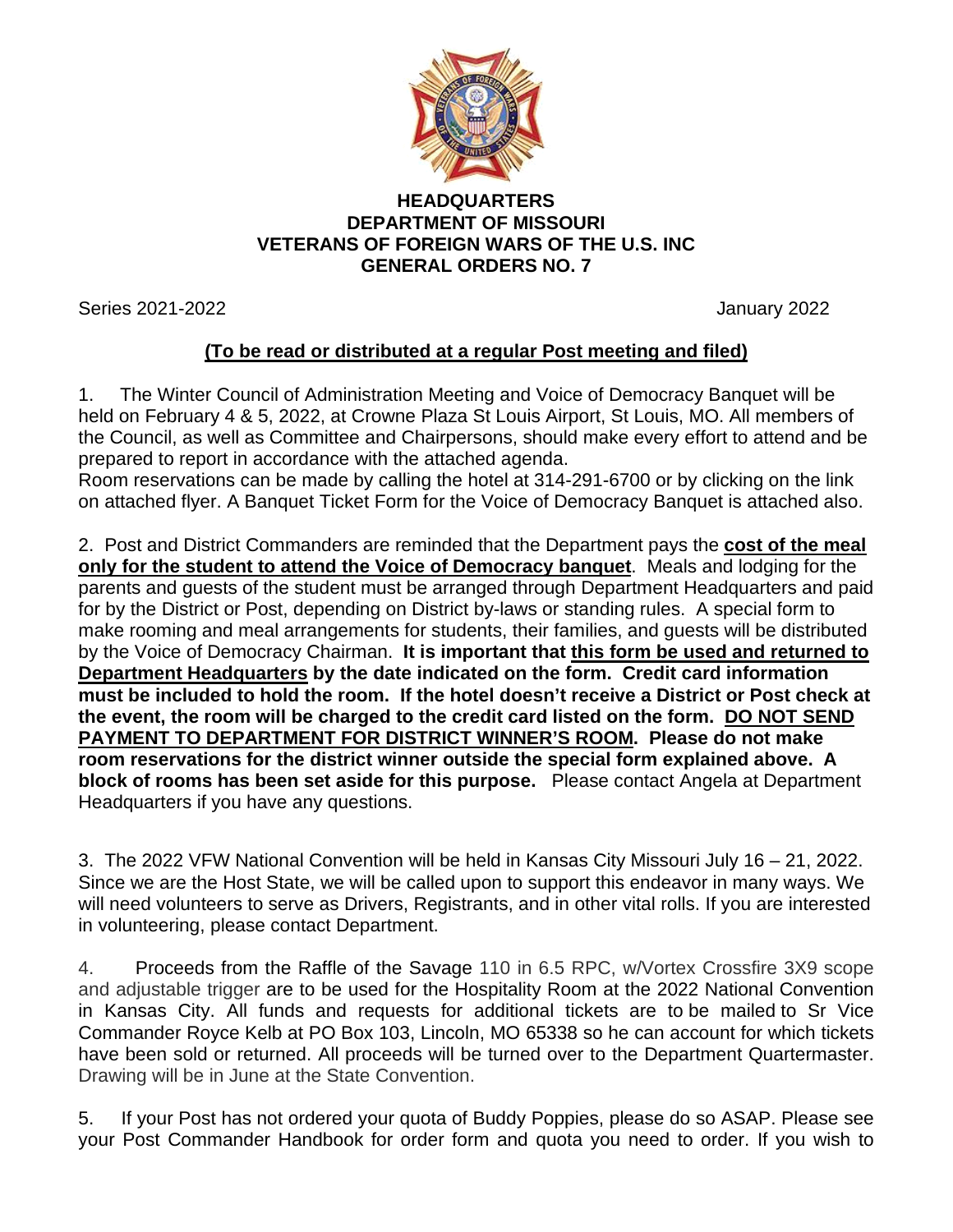General Orders #7, Series 2021-22 James Nail, State Commander Page - 2

charge them on a Credit Card, please fill out the Credit Card information. Otherwise mail a check along with the form. **(Orders will not be taken over the Phone)**

6. Section 105 of the National By-Laws is clear on Members in Good Standing in the Post. Members that have not paid their 2022 dues by their expiration date are not in good standing until the dues are paid. Section 220 of the National By-Laws states, "Any elective Post Officer removed by the Department Commander, by reason of failure to pay current dues ---shall not be eligible to serve in any Post office in the same administrative year in which the officer is removed." **Post Commanders shall ensure that all their Post Officers have paid their 2022 dues by their expiration date. There's no reason to delay until the last minute. Post Officers failing to pay their 2022 dues by their expiration date will be removed from office and aren't allowed to serve in any office for the remainder of the administrative year. Post Commanders and Quartermasters are encouraged to check their rosters and make sure their officers renew on time.**

7. As of today, December 27, 2021, the Dept. of MO. membership is at 90.42%. **Remember**, anyone joining as a Life Member or upgrades to a Life Member prior to June 30, 2022 will receive a check for \$45 from the Department Quartermaster. (**This includes Legacy Life**). **Post Quartermaster's, you must email the State Quartermaster when someone joins as a Life Member or upgrades to Life or Legacy Life so he knows to mail the check.**

8.Congratulations go out to all of the Post Commanders, Quartermasters, and Membership Chairmen that have achieved 100% membership.

9. If your Post has not made a donation to the Veterans Service Officer Program or the Veteran and Military Support Program, please do so ASAP. These are requirements for your Post to earn All-State. **REMEMBER:** VSO checks must be mailed to Department HQs and VMS checks must be mailed to National HQs as stated in your Commander Handbook.

10. Prior to your monthly meeting, please review your All-State status and conduct your meeting so as to accomplish items to get your Post to that Honor. Please take a look at your 2021-2022 Post Commander Handbook to see what your Post needs to do. All State determination will be made from data collected by the Department Headquarters on May 1, 2022

11. Quarterly Audit Report's for quarter ending December 31 2021 are due to Department Headquarters no later than January 31, 2022. Audits **MUST** be in by the designated date to qualify for All-State. Postmarks do not count as each Post has 30 days to conduct their audit and mail, fax or email the completed audit report to State Headquarters. **Per sec. 218 (11) b. it's the duty of the Trustee's to conduct the audit and submit the Trustee Report of the Audit to the Department Quartermaster. Any post failing to submit a Quarterly Audit Report will not be allowed to vote at the upcoming State Convention to be held in June 2022.**

12. Anyone requesting a Department Officer to attend a function must submit a **written request** to Department Headquarters at least 30 days prior to the date of the function. An e-mail to the Adjutant at [adj@movfw.org](mailto:adj@movfw.org) is acceptable.